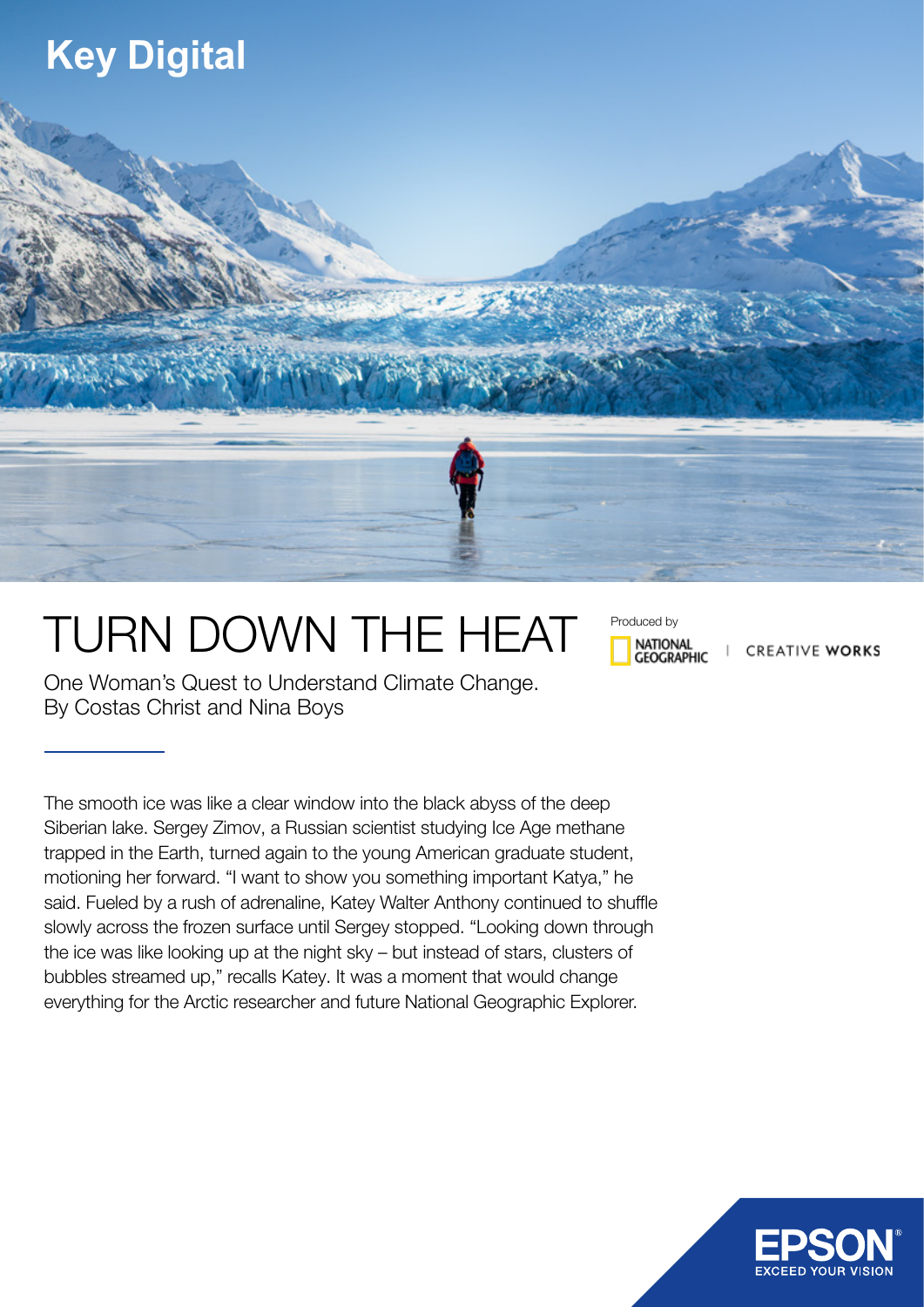Raised near California's Sierra Nevada mountains, Katey was drawn to the quiet serenity of remote lakes. Friends were hardly surprised when, as a PhD student, she jumped at the opportunity to study in Siberia. She had suspected that ancient methane was randomly leaking from beneath Arctic lakes, but what Zimov showed her changed her understanding of how melting permafrost is affecting global climate change. Turns out it was not random at all. Permafrost, a thick frozen layer of ground found primarily in polar regions, contains twice as much carbon as the atmosphere. As ice melts from global warming, Arctic lakes form and become natural digesters that turn soil microbes into methane – a much more potent greenhouse gas than carbon dioxide. Understanding the implications of thawing permafrost and the impact of melting Arctic lakes leaking methane has become critical to understanding climate change.

The Arctic is warming twice as fast as the rest of the planet and Katey's research has helped to reveal that Arctic lakes are emitting five times more methane than previously thought. Emissions from these lakes, also known as thermokarst lakes, are expected to peak by 2050, and it takes just one year for these powerful greenhouse gases to mix into our global atmosphere. As Katey explains, "We estimate that up to 10% of the projected global warming this century could come from thawing permafrost, and that affects the entire Earth. What happens in the Arctic does not stay in the Arctic."



Greenhouse gas has been trapped in Arctic permafrost since the last Ice Age, including frozen methane bubbles like those depicted here. When the ice thaws, ancient carbon is released into the atmosphere - further accelerating global warming. © Jasper Gibson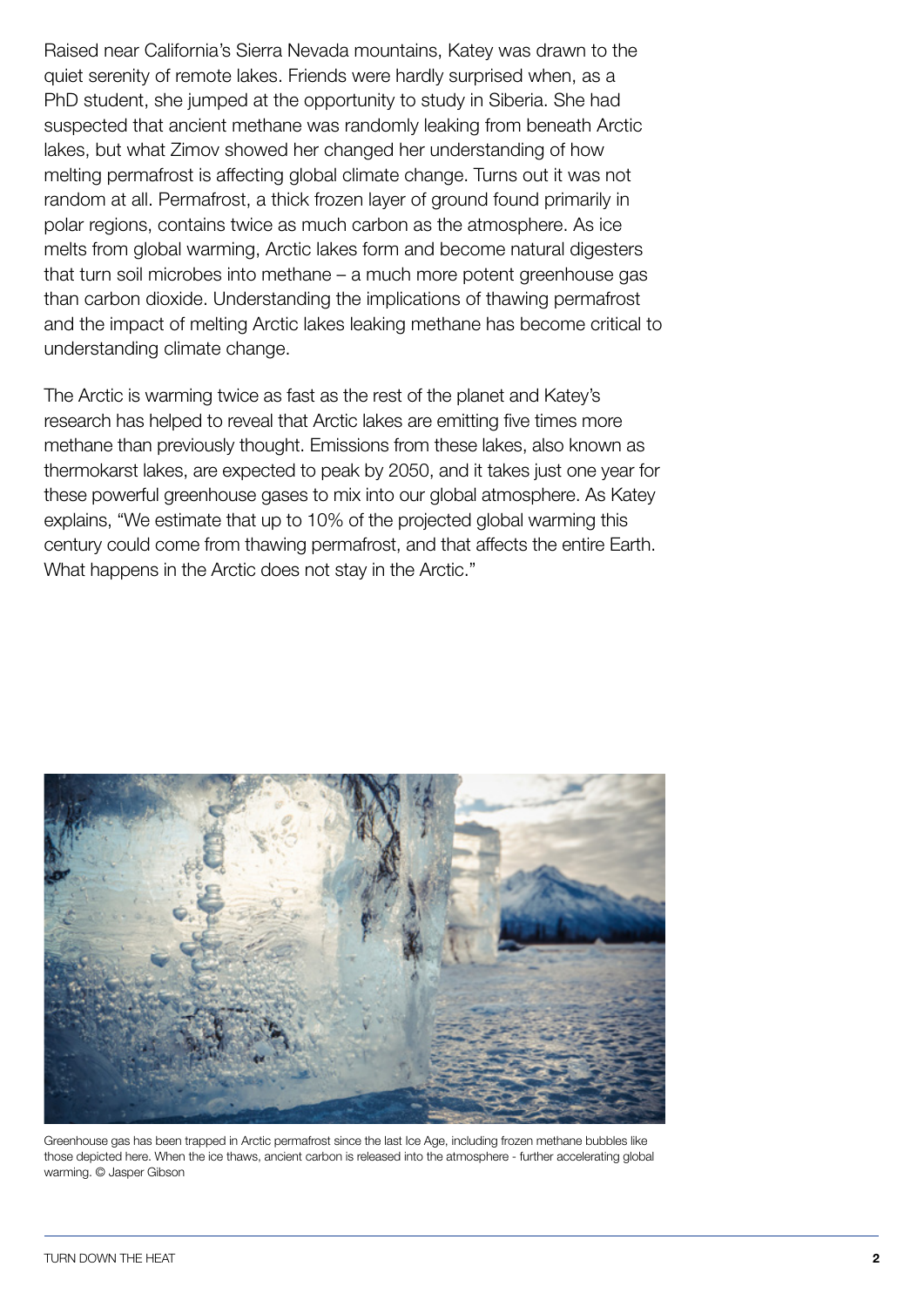

Katey studies methane in Alaska's thermokarst lakes. Her research indicates that Arctic lakes are emitting as much as five times more methane than scientists previously thought. © Jasper Gibson

The scope and perils of our global climate crisis are well documented. In 2020 alone, wildfires ravaged the Brazilian Amazon and the country of Australia, the most active Atlantic hurricane season in history was documented, disastrous flooding surged in China, and global temperatures soared while Arctic sea ice measurements shrank to alarming lows. Burning fossil fuels for energy may have started during the Industrial Revolution, but over half of all human-caused carbon emissions have been produced since 1988. The question is no longer whether the Arctic is melting, but rather how fast.

[NASA has reported](https://www.nasa.gov/feature/goddard/2020/emissions-could-add-15-inches-to-2100-sea-level-rise-nasa-led-study-finds) that while many models predict the Arctic Ocean will become ice-free for at least part of the year before 2100, other models predict that it will happen much quicker – within the next fifty years. Either way, the consequences would be devastating for natural ecosystems; most polar bears, for example, could [become extinct](https://www.nytimes.com/2020/07/20/climate/polar-bear-extinction.html) from the wild by the end of this century.

While the Earth has always experienced natural cycles of warming and cooling, in evolutionary terms, Katey explains that "a four-degree increase in temperature would occur over 8,000 years; now that same temperature rise is happening in less than 100 years as a result of fossil fuel induced carbon emissions." She goes on to recall, "Places I used to cross-country ski a decade ago are now swamps and sinkholes. The Arctic is literally melting before our eyes."